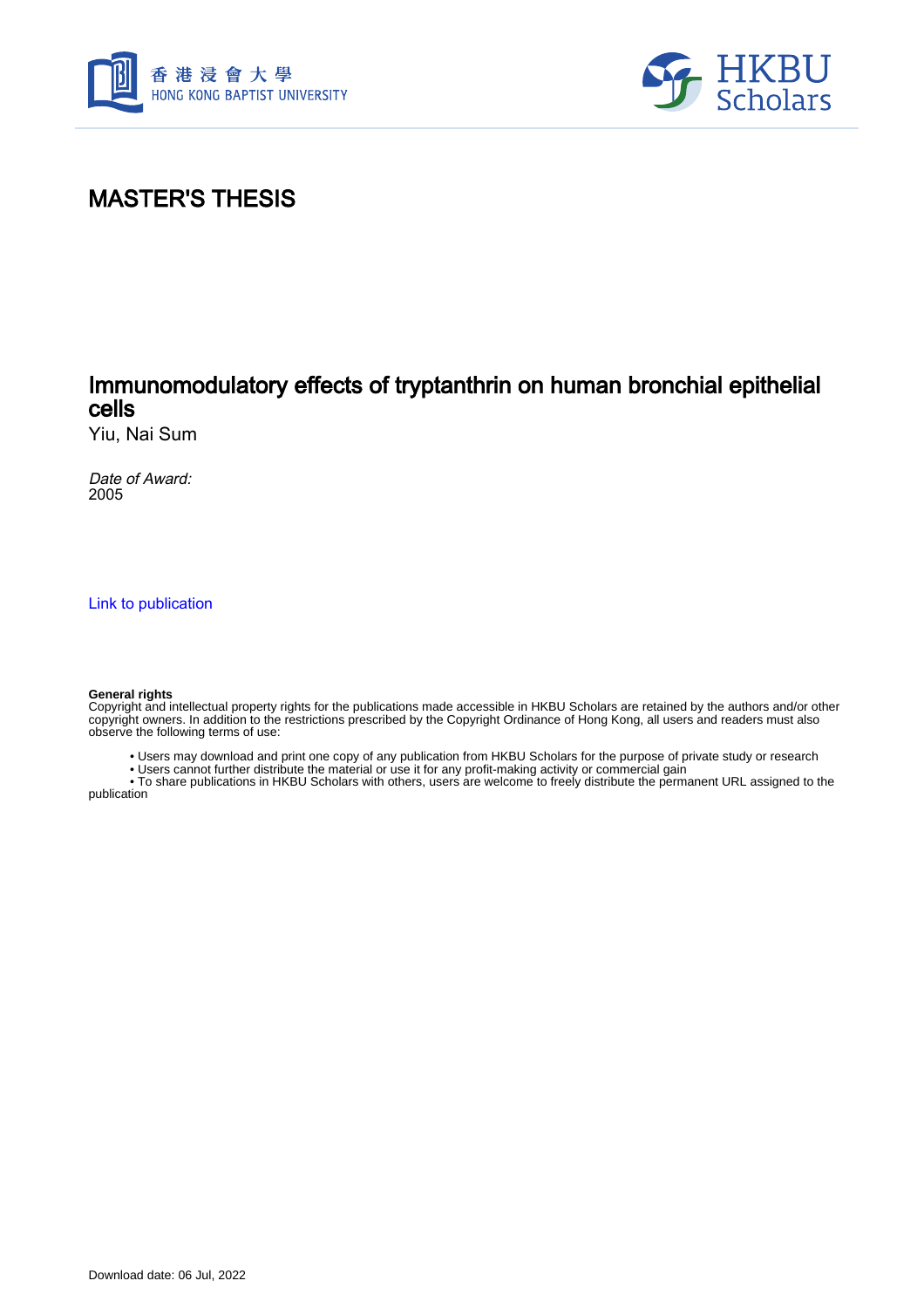**Immunomodulatory Effects of Tryptanthrin on Human Bronchial Epithelial Cells** 

**YIU Nai Sum** 

**A thesis submitted in partial fulfillment of the requirements** 

**for the degree of** 

**Master of Philosophy** 

**Principal Supervisor: Dr. MAK Nai Ki** 

**Hong Kong Baptist University** 

**March 2005**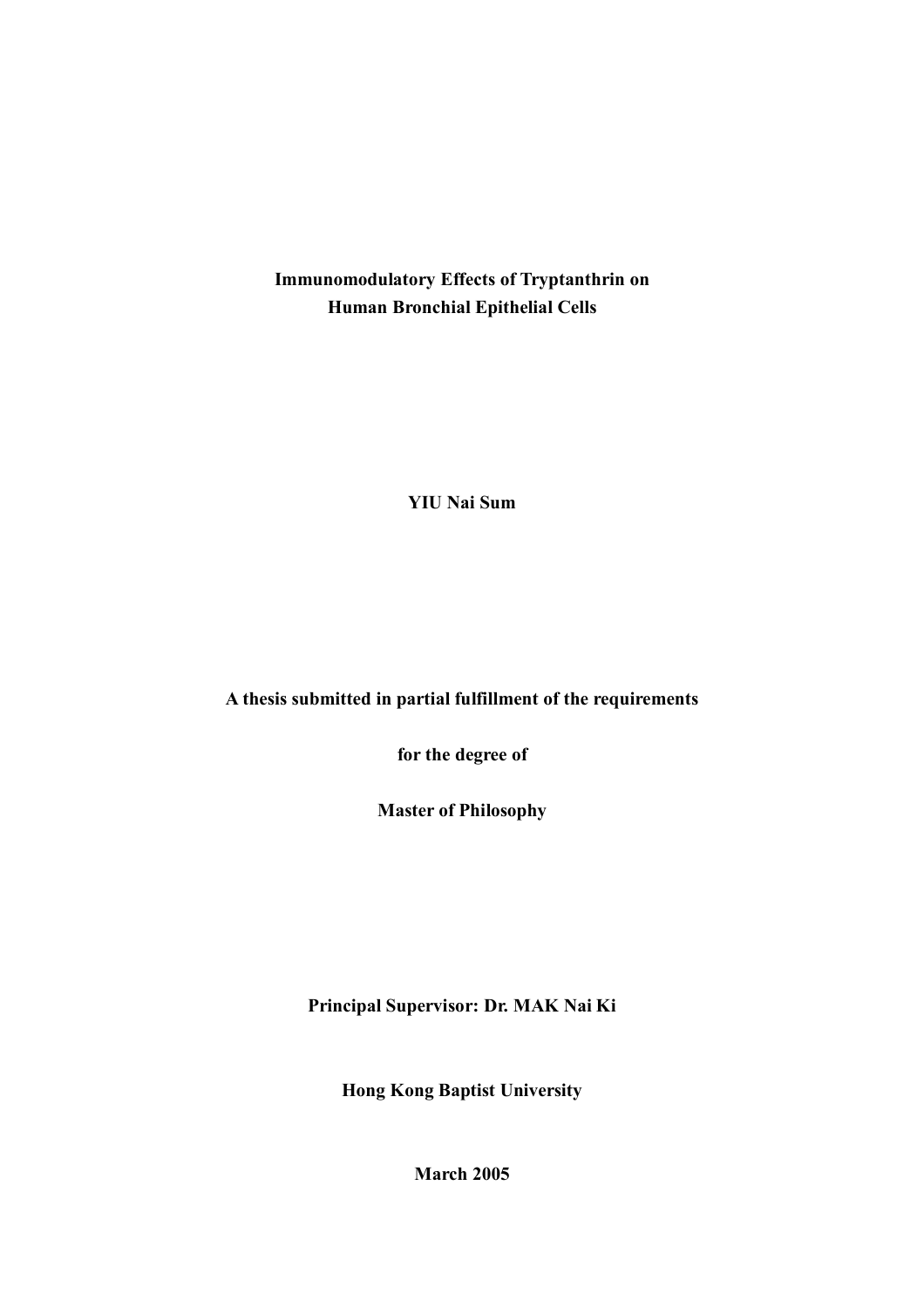### **Abstract**

Cytokine is a group of low molecular weight glycoproteins produced by both immune and non-immune cells. One of the major functions of cytokines is to regulate the immune reactions. Influenza is caused by RNA viruses of the *orthomyxovirus* group. During influenza virus infection, bronchial epithelial cell is not only the primary target of infection, but also the source of pro-inflammatory cytokines and chemokines. Bronchial epithelial cell-derived cytokines have been shown to play an important in regulating airway inflammation. Control of influenza infection can be carried out by vaccination or by the use of antiviral or immuno-modulatory drugs.

Banlangen, a common name refers to *Polygonum tinctorium*, *Isatis indigoticum* and *Strobilanthes cusia*. These herbal plants are used for the treatment of various diseases in China, Korea and Japan. Tryptanthrin is one of the ingredients identified in these medicinal plants, tryptanthrin has previously been reported to mediate various biological activities, such as anti-microbial, anti-tumor, and the anti-inflammatory activities. However, the effects of tryptanthrin on the production of pro-inflammatory cytokines by influenza virus infected cells have not been investigated. In this study, we adopted the human bronchial epithelial cell line as a model to examine the effects of tryptanthrin on the production and secretion of cytokines by influenza virus infected bronchial epithelial cells. The expression and production of cytokines was determined using RT-PCR and ELISA method, respectively.

To evaluate the immunomodulatory activities of tryptanthrin, we have initially optimized the conditions on the influenza virus infected cell cultures. These included the evaluation of the toxicity of tryptanthrin, virus titer (A/NWS/33 and B/Lee) determination, and the cytopathic damage of virus infected bronchial epithelial H292 cells. Our results showed that tryptanthrin is not cytotoxic to H292 cell at the concentration up to 20 µM. And tryptanthrin was found to exert a cytostatic effect on the H292 by inhibiting the DNA synthesis. At a non-cytotoxic concentration, tryptanthrin slightly reduced the replication (4-fold reduction) of influenza A virus in H292 cells.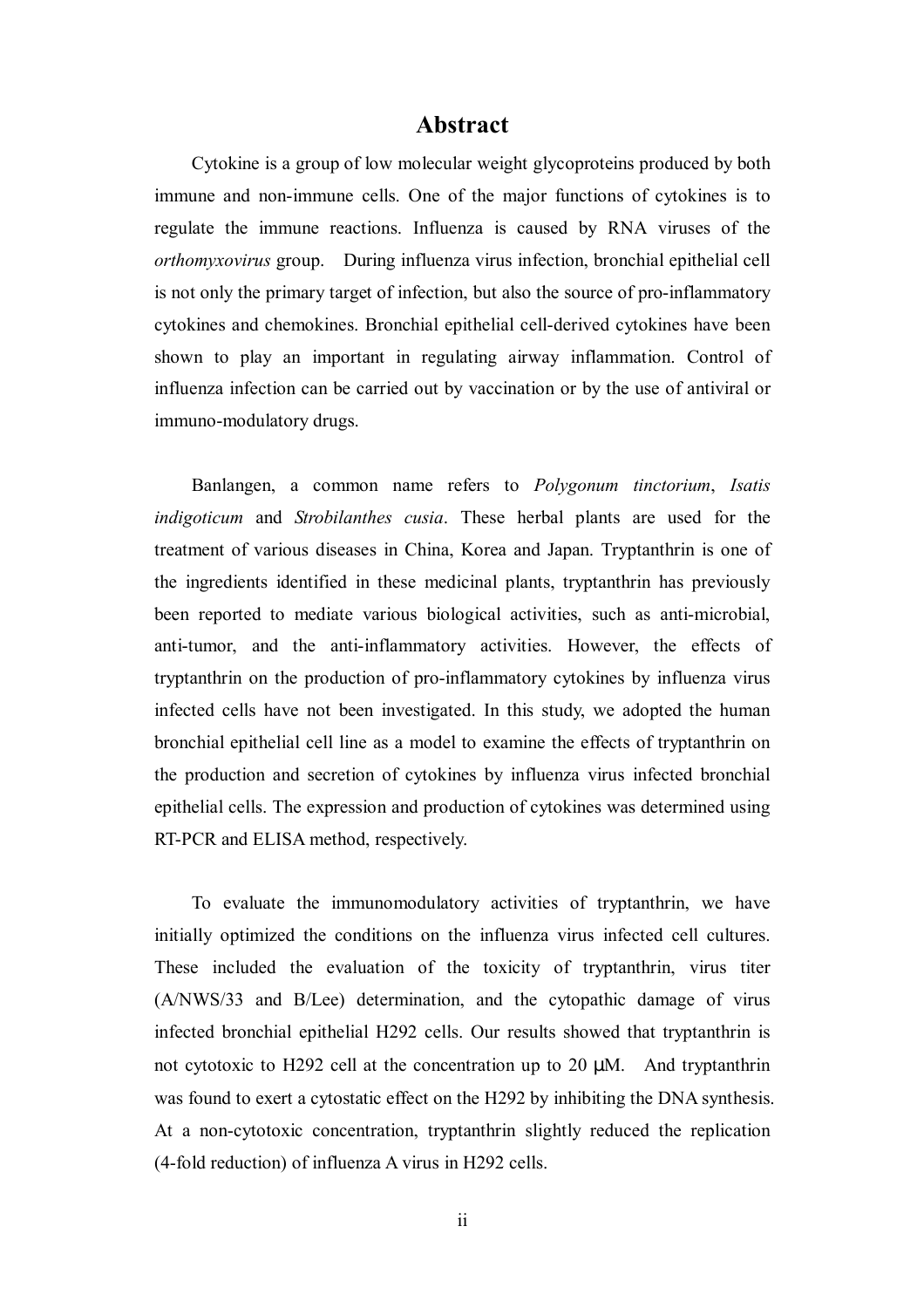After the optimization of the culture conditions, the effects of tryptanthrin on cytokines expression by influenza virus infected bronchial epithelial H292 cells were examined. Both cytokines involved in the regulation of immunity (e.g. IL-6, IL-12) and inflammation (e.g. IL-1β, IL-8, MIP-1β, and RANTES) were studied. Tryptanthrin was found to differentially modulate the expression of IL-1β, IL-6, IL-8, IL-12 p35, MIP-1β, and RANTES in influenza A and influenza B virus infected H292. Tryptanthrin was found to increase the expression of IL-6 in influenza A or influenza B virus infected H292 cells. The expression of IL-12 p35, MIP-1β, and IL-8 was also significantly increased in influenza A virus infected cell. The results suggest that tryptanthrin may modulate the immune response by enhancing the expression of IL- 6 (a cytokine involved in the protection against influenza virus infection), IL-8 (a chemotactic cytokine for neutrophil), and MIP-1β (a cytokine involved in T cell stimulation) in influenza virus infected epithelial cells.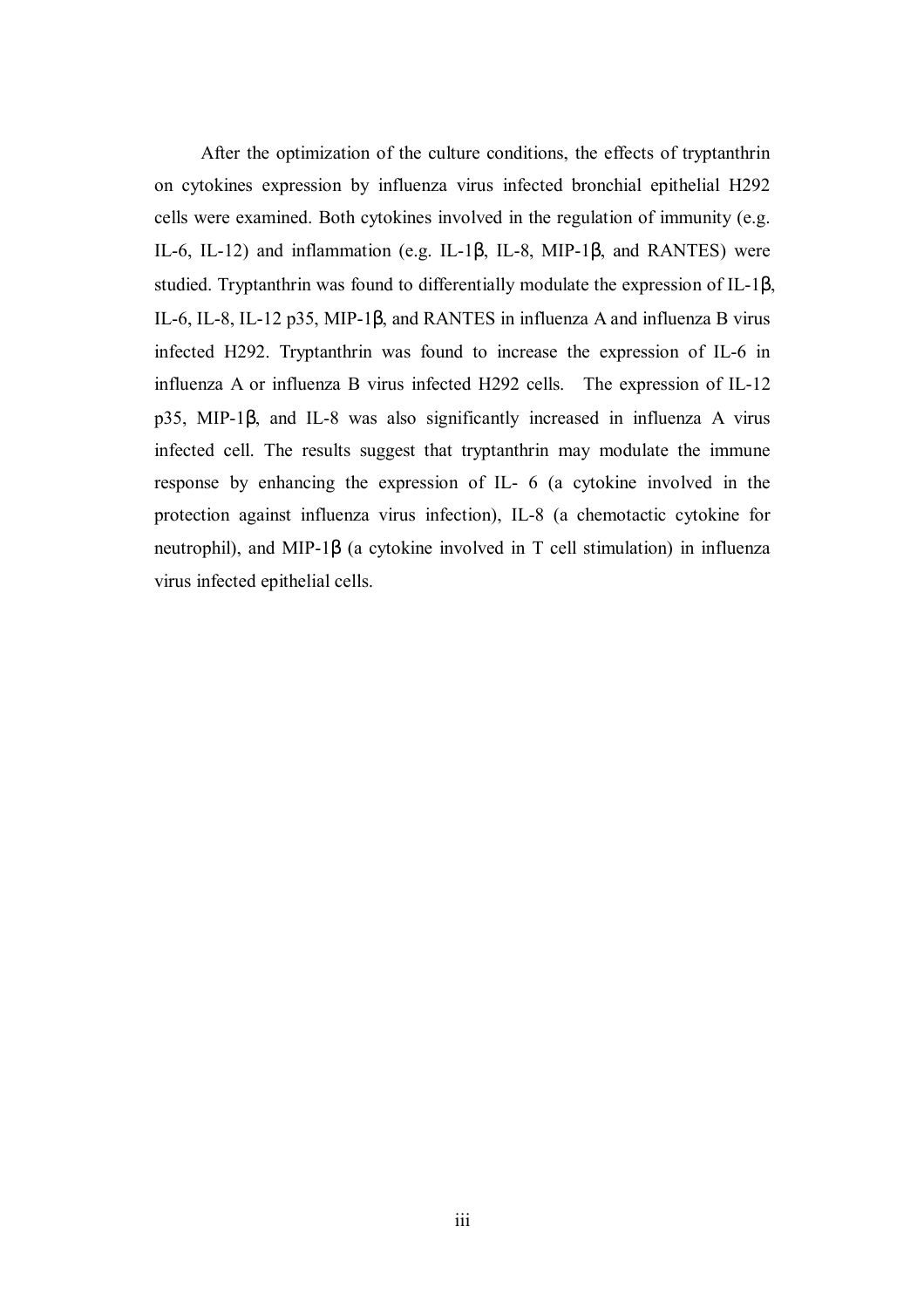# **Contents**

| <b>Declaration</b>                                                          | $\mathbf{i}$   |
|-----------------------------------------------------------------------------|----------------|
| <b>Abstract</b>                                                             | 11             |
| Acknowledgements                                                            | 1V             |
| <b>Contents</b>                                                             | V              |
| <b>Abbreviations</b>                                                        | 1X             |
| <b>List of Tables</b>                                                       | X1             |
| <b>List of Figures</b>                                                      | <b>X11</b>     |
|                                                                             |                |
|                                                                             | 1              |
|                                                                             | $\mathbf{1}$   |
| 1.1.1                                                                       | $\mathbf{1}$   |
|                                                                             | 3              |
|                                                                             | $\overline{4}$ |
|                                                                             | 5              |
| 1.1.4.1                                                                     | 5              |
|                                                                             | 6              |
|                                                                             | 6              |
|                                                                             | 6              |
|                                                                             | $\overline{7}$ |
|                                                                             | $\overline{7}$ |
| 1.1.5.2                                                                     | 9              |
| Symptoms and Diseases Caused by Influenza Virus Infection ----<br>1.1.6     | 12             |
|                                                                             |                |
| 1.2                                                                         | 13             |
| 1.2.1                                                                       | 15             |
|                                                                             | 17             |
| Production of Cytokines during Influenza Virus Infection---------<br>1.2.3  | 21             |
|                                                                             |                |
| 1.3                                                                         | 23             |
|                                                                             | 23             |
|                                                                             | 23             |
|                                                                             | 24             |
| 1.3.3.1 Antiviral Chinese Medicinal Herbs-Banlangen ---------------         | 24             |
|                                                                             |                |
|                                                                             | 28             |
|                                                                             |                |
|                                                                             | 29             |
| 2.1                                                                         | 29             |
|                                                                             | 29             |
| 2.1.1.1                                                                     | 29             |
| 2.1.1.2                                                                     | 30             |
| Complete Medium for Cell Culture -------------------------------<br>2.1.1.3 | 30             |
| 2.1.1.4                                                                     | 31             |
| 2.1.2                                                                       | 31             |
| 2.1.3                                                                       | 31             |
| 2.1.4                                                                       | 32             |
| 2.1.5                                                                       | 33             |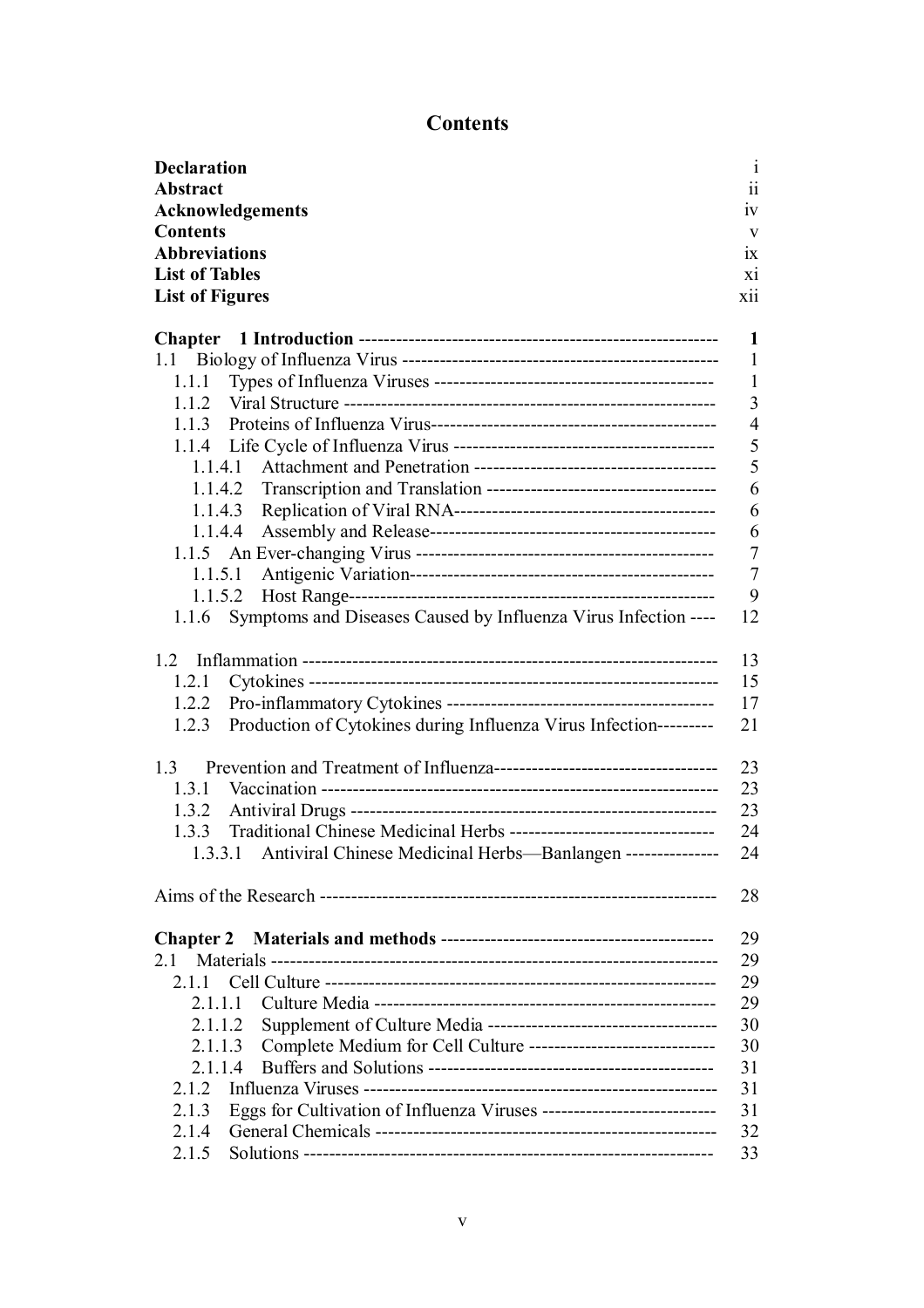| 2.1.6 Chemicals for <sup>3</sup> H-thymidine Incorporation Assay --------------------- | 34 |
|----------------------------------------------------------------------------------------|----|
| 2.1.7                                                                                  | 35 |
| 2.1.7.1                                                                                | 35 |
| 2.1.7.2                                                                                | 35 |
| 2.1.7.3                                                                                | 37 |
| 2.1.7.4                                                                                | 37 |
| 2.1.7.5                                                                                | 38 |
| 2.1.8                                                                                  | 39 |
| Chemicals for Western Blotting -----------------------------------<br>2.1.8.1          | 39 |
| 2.1.8.2                                                                                | 39 |
| 2.1.8.3                                                                                | 40 |
| 2.1.9                                                                                  | 42 |
|                                                                                        | 43 |
|                                                                                        |    |
| 2.2                                                                                    | 44 |
| 2.2.1                                                                                  | 44 |
| Cultivation of Human Bronchial Epithelial H292 Cells -------<br>2.2.1.1                | 44 |
| Cultivation of Madin-Darby Canine Kidney Cells -------------<br>2.2.1.2                | 44 |
| 2.2.2                                                                                  | 44 |
| 2.2.3                                                                                  | 44 |
| 2.2.4                                                                                  | 45 |
| 2.2.5                                                                                  | 45 |
| Infection of Cell Culture with Influenza Viruses ---------------------<br>2.2.6        | 46 |
| Harvest of Virus containing Culture Supernatant -------------------<br>2.2.7           | 46 |
| 2.2.8                                                                                  | 46 |
| 2.2.8.1 Titration of Hemagglutinin Units (HAU) ----------------------                  | 46 |
| Titration of Plaque Forming Unit (PFU) -------------------------<br>2.2.8.2            | 46 |
| 2.2.8.3                                                                                | 47 |
| Titration of 50% Tissue Culture Infectious Dose $(TCID_{\zeta_0})$ ---                 |    |
| 2.2.9                                                                                  | 48 |
| 2.2.10 Analysis of mRNA Gene Expression on Infected Bronchial                          | 49 |
| 2.2.10.1 Preparation of Cell Culture for mRNA Analysis ----------------                | 49 |
| 2.2.10.2 Spectrophotometric Analysis of Total RNA ---------------------                | 49 |
|                                                                                        | 49 |
| 2.2.10.4 Analysis of mRNA Gene Expression for Cytokines by                             |    |
| Reverse Transcription-PCR (RT-PCR) ----------------------------                        | 50 |
|                                                                                        |    |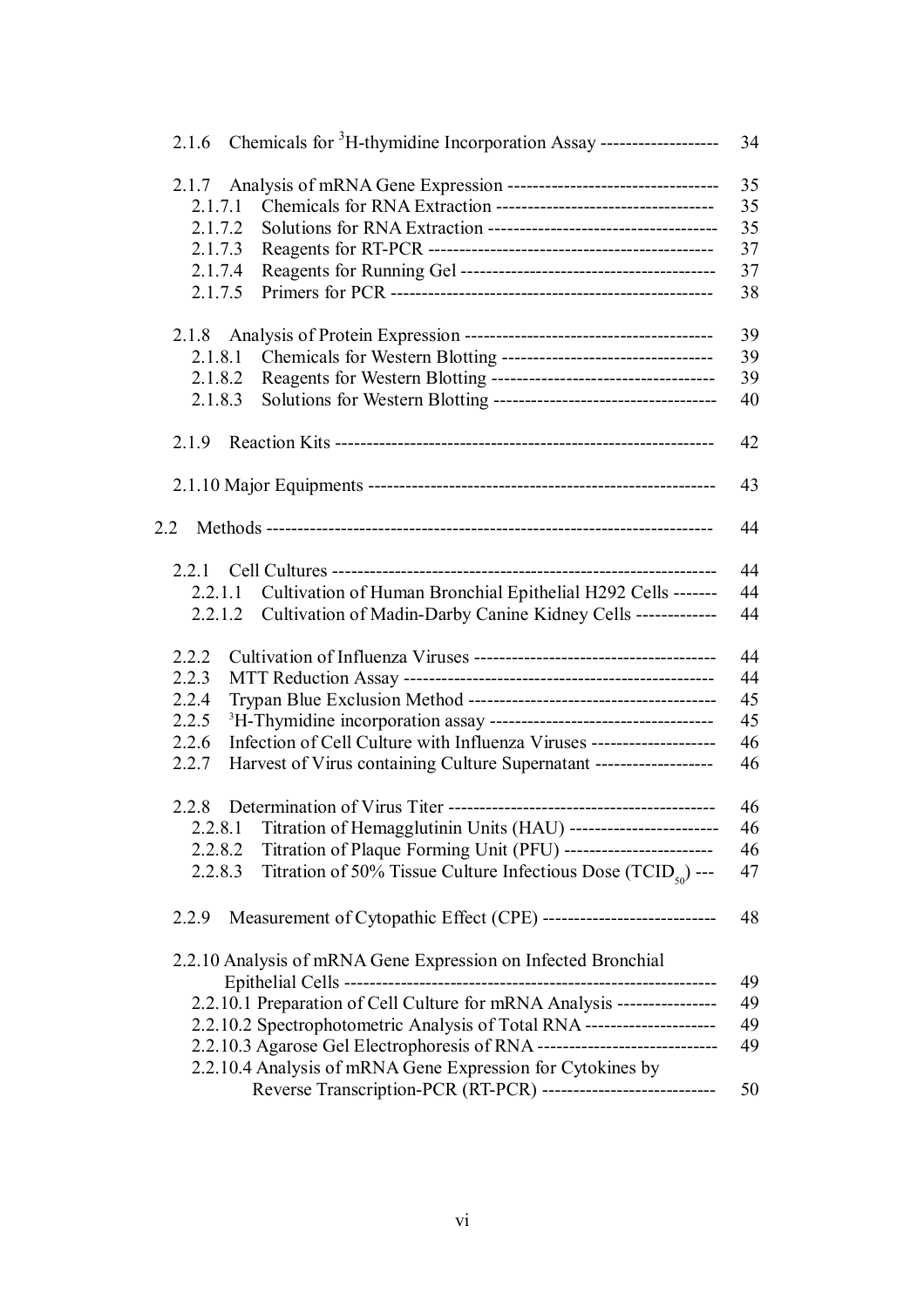| 2.2.11           | Measurements of IL-8 production by Enzyme-Linked                                                                    |
|------------------|---------------------------------------------------------------------------------------------------------------------|
|                  | 53                                                                                                                  |
|                  | 2.2.11.1 Preparation of Cell Culture for ELISA ---------------------------<br>53                                    |
|                  | 2.2.11.2 Enzyme-Linked Immunosorbent Assay (ELISA) of IL-8 ------<br>53                                             |
|                  | 54                                                                                                                  |
|                  | 54                                                                                                                  |
|                  | 2.2.12.2 Determination of Protein Concentration --------------------------<br>54                                    |
|                  | 54                                                                                                                  |
|                  | 2.2.12.4 Membrane Blocking and Antibody Incubations -----------------<br>55                                         |
|                  | 55                                                                                                                  |
| <b>Chapter 3</b> | <b>Effects of Tryptanthrin on Influenza Virus Infected</b>                                                          |
|                  | Human Bronchial Epithelial Cells -------------------------------<br>56                                              |
| 3.1              | 56                                                                                                                  |
|                  |                                                                                                                     |
| 3.2.1            | 58<br>Detection of Tryptanthrin In Banlangen ------------------------------<br>58                                   |
|                  |                                                                                                                     |
| 3.2.2            | Effects of Tryptanthrin on Human Bronchial Epithelial H292<br>58                                                    |
| 3.2.2.1          | Determination of cytotoxicity by the Trypan blue exclusion<br>59                                                    |
| 3.2.2.2          | Determination of cell growth using <sup>3</sup> H-Thymidine<br>59                                                   |
|                  |                                                                                                                     |
|                  | 3.2.3 Antiviral effects of Tryptanthrin on Influenza Virus Infected H292<br>Cells --------------------------------- |
|                  | 60<br>Cytopathic Effect of Influenza A/NWS/33 and B/Lee on                                                          |
| 3.2.3.1          |                                                                                                                     |
| 3.2.3.2          | 60<br>Replication of Influenza A/NWS/33 and B/Lee in Human                                                          |
|                  | 61                                                                                                                  |
| 3.2.3.3          | Effects of Tryptanthrin on the Replication of Influenza                                                             |
|                  | 62                                                                                                                  |
| 3.2.3.4          | Effects of Tryptanthrin on the Replication of Influenza B/Lee                                                       |
|                  | 63                                                                                                                  |
|                  |                                                                                                                     |
|                  | 3.2.4 Antiviral Effects of Tryptanthrin on Influenza Virus Infected<br>63                                           |
|                  |                                                                                                                     |
| 3.3              | 81                                                                                                                  |
| 3.3.1            | Detection of Tryptanthrin in Banlangen -------------------------------<br>81                                        |
| 3.3.2            | 82                                                                                                                  |
| 3.3.3            | Anti-Proliferative Activity of Tryptantrhin ----------------------------<br>83                                      |
| 3.3.4            | The Virus Replication and Induction of Cytopathic Effect by                                                         |
|                  | Influenza A/NWS/33 and B/Lee on H292 Cells ------------------------<br>83                                           |
| 3.3.5            | Effects of Tryptanthrin on the Replication of Influenza                                                             |
|                  | 83                                                                                                                  |
| 3.3.6            | Effect of Amantadine on the Cytopathic Effect of Influenza<br>84                                                    |
|                  |                                                                                                                     |